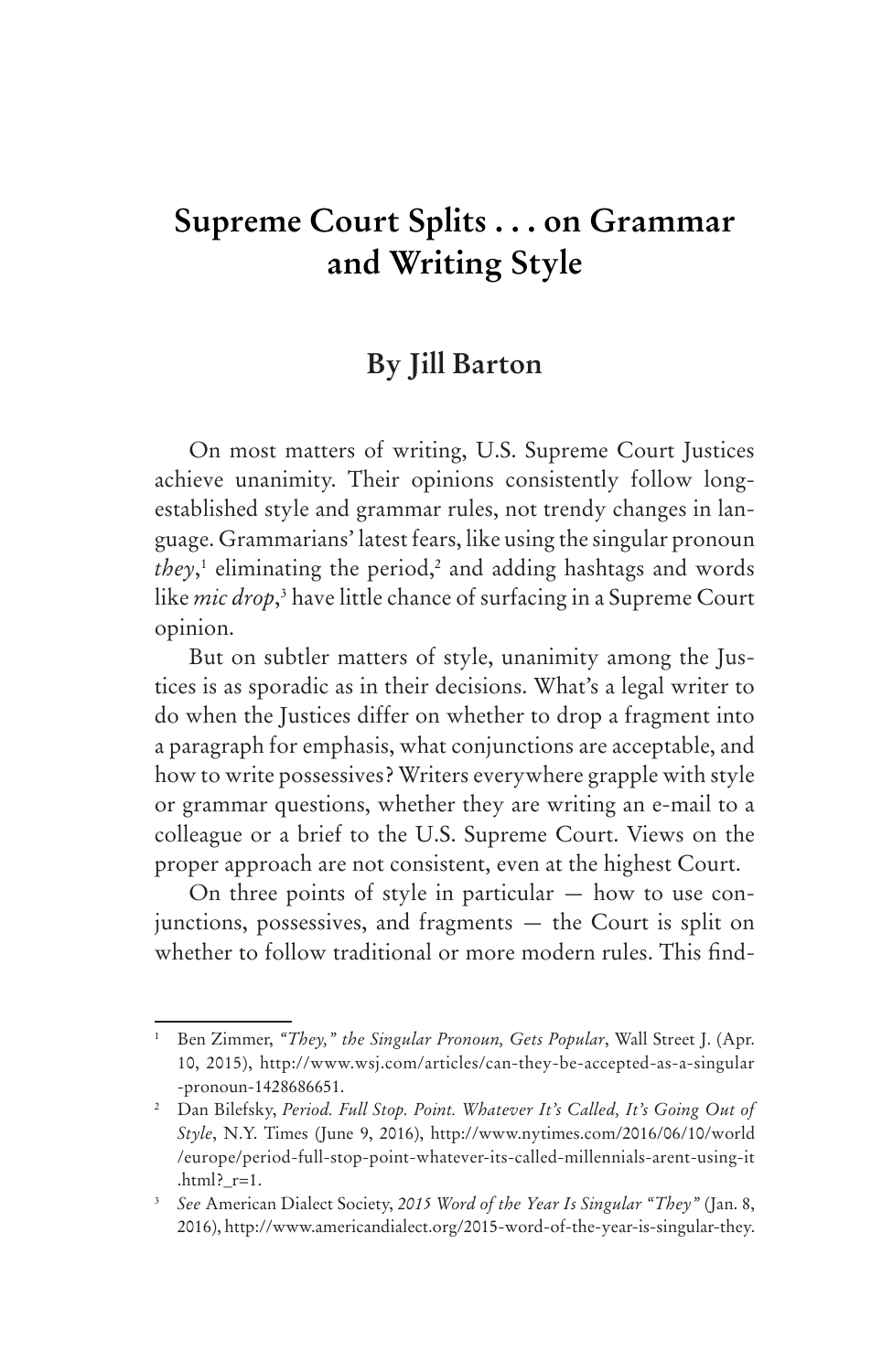ing is based on a review of every signed opinion, concurrence, and dissent from the 2014 and 2015 terms. The examples on the next pages — culled from opinions displaying distinct writing styles — are classified as the majority or minority approach, and may offer some tips for your next writing project.

#### **Fragments Are Not Forgettable**

If sentence fragments were bad for writing, we wouldn't have famous opening lines in literature like "One dollar and eighty-seven cents. That was all."4 And "Lolita, light of my life, fire of my loins. My sin, my soul."5

If sentence fragments were bad for legal writing, we wouldn't have "Pure applesauce."6 And the favorite of crime-noir fans: "North Philly, May 4, 2001. Officer Sean Devlin, Narcotics Strike Force, was working the morning shift. Undercover surveillance. The neighborhood? Tough as a three-dollar steak."7

Sentence fragments are rare in judicial opinions. Seventh Circuit Judge Richard Posner writes that short sentences and fragments can "lower" the writing's tone, making it more conversational.8 But he calls for a balance and writes that eliminating all brevity could impart a tone that's too rigid.<sup>9</sup>

The Justices are split on whether writers should drop a sentence fragment into their writing for emphasis. Justices Samuel Alito, Stephen Breyer, Anthony Kennedy, and Clarence Thomas follow the conservative approach; none of these four used a fragment in any of their opinions or dissents over two terms. The other five Justices — Chief Justice John Roberts and Jus-

<sup>4</sup> O. Henry, *The Gift of the Magi* 1 (Country Life Press 1949).

<sup>5</sup> Vladmir Nabokov, *Lolita* 9 (Knopf 1992).

<sup>6</sup> *King v. Burwell*, 135 S. Ct. 2480, 2502 (2015) (Scalia, J., dissenting).

<sup>7</sup> *Pennsylvania v. Dunlap*, 555 U.S. 964, 964 (2008) (Roberts, C.J., dissenting).

<sup>8</sup> Richard A. Posner, *Judges' Writing Styles (And Do They Matter?)*, 62 U. Chi. L. Rev. 1420, 1427 (1995).

<sup>9</sup> *Id.*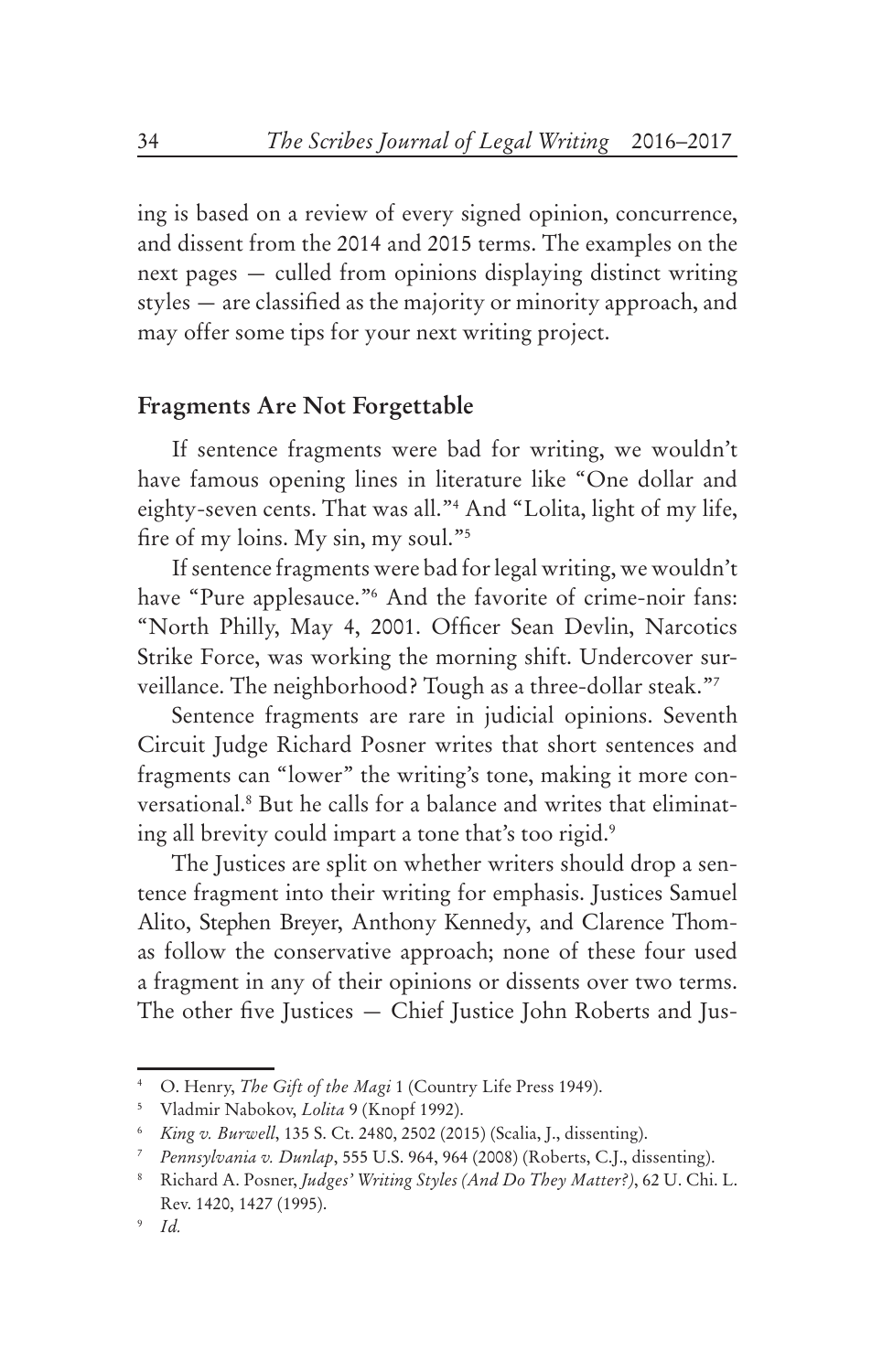tices Ruth Bader Ginsburg, Elena Kagan, Antonin Scalia,<sup>10</sup> and Sonia Sotomayor — use them, but rarely.

Justice Kagan appears to employ sentence fragments more than her colleagues. Here are two lively examples, each leading a paragraph on the same page, in the majority opinion in *Kimble v. Marvel Entertainment*:

- "Maybe. Or, then again, maybe not."
- "Truth be told, if forced to decide that issue, we would not know where or how to start. Which is one good reason why that is not our job."<sup>11</sup>

Chief Justice Roberts fit his signature fragment — "So too here" — twice in a 2016 opinion.<sup>12</sup> Here is one of those fragments, with context that shows how he varies his writing with long and short sentences. The first two sentences have about 30 words each:

> The Federal Circuit had adopted a two-part test for determining when a case qualified as exceptional, requiring that the claim asserted be both objectively baseless and brought in subjective bad faith. We rejected that test on the ground that a case presenting "subjective bad faith" alone could "sufficiently set itself apart from mine-run cases to warrant a fee award." *So too here*. 13

Legal-writing guru Ross Guberman highlighted the same fragment in Roberts's 2003 brief in *Alaska v. EPA*, which Guberman dissected to show why Justice Ginsburg and others called Rob-

<sup>&</sup>lt;sup>10</sup> This article studied opinions from the 2014–2015 and 2015–2016 terms, including those of Justice Scalia, whose last opinion was published January 20, 2016 — 24 days before his death on February 13, 2016.

<sup>11</sup> *Kimble v. Marvel Entm't, LLC*, 135 S. Ct. 2401, 2406, 2414 (2015).

<sup>12</sup> *Halo Elecs., Inc. v. Pulse Elecs., Inc.*, 136 S. Ct. 1923, 1922, 1927 (2016).

<sup>&</sup>lt;sup>13</sup> *Id.* at 1932-33 (citations omitted) (emphasis added). The other reference read: "So too here: A patent infringer's subjective willfulness, whether intentional or knowing, may warrant enhanced damages, without regard to whether his infringement was objectively reckless." *Id.* at 1927.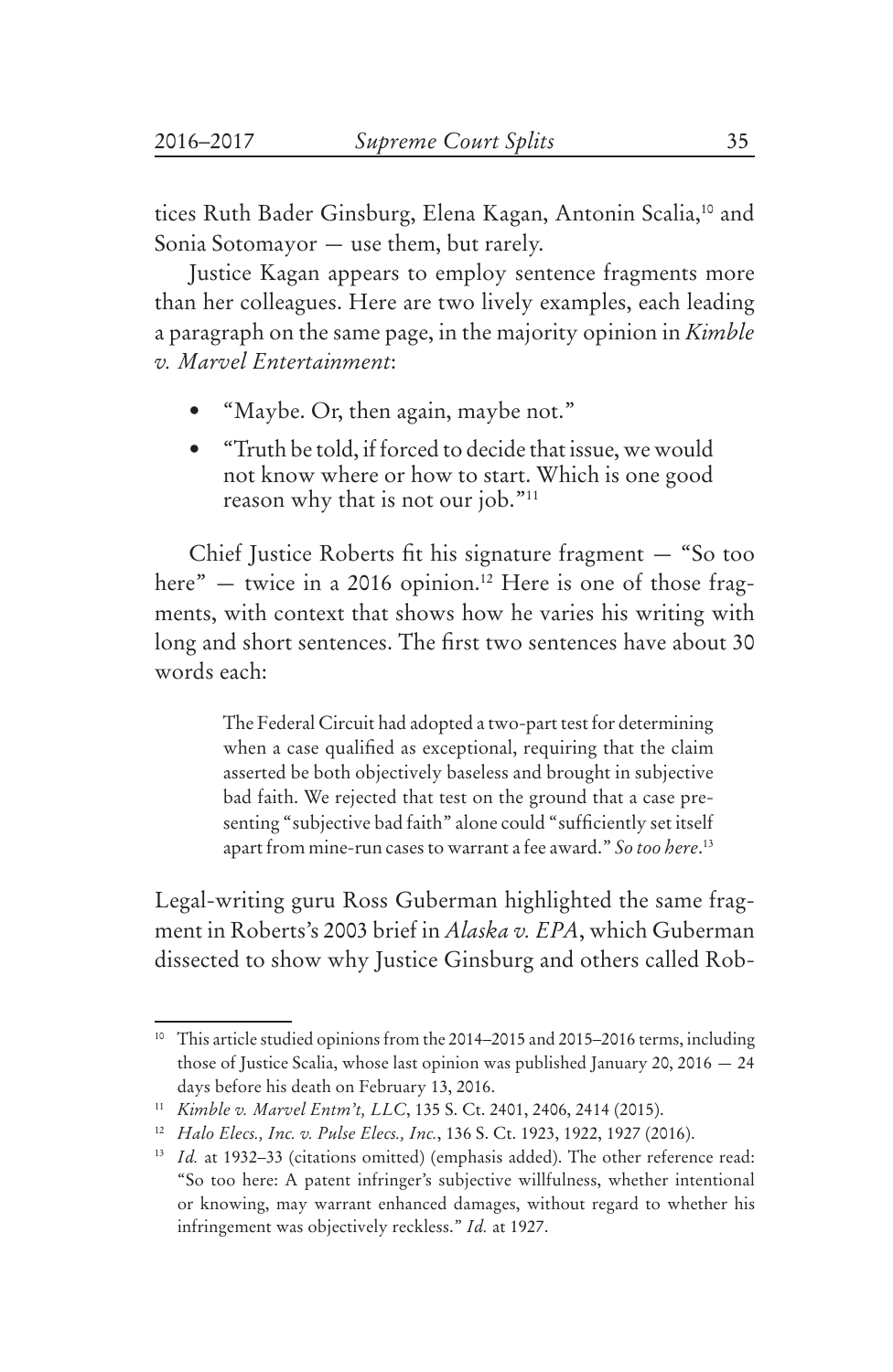erts the best advocate to come before the Court.<sup>14</sup> Using these clipped phrases is one of the "Roberts-esque ways to spice up your writing."<sup>15</sup>

Justice Scalia was well known for spicing up his writing with fragments. His injections of incomplete sentences have been so creative that he likely could not have used them twice. But other jurists are mimicking his style. Since Justice Scalia introduced "Pure applesauce" in 2015, at least seven admiring lower-court judges have quoted the phrase.<sup>16</sup> Scalia fit two additional zingers in that *King* dissent. He chided, "Surely not."<sup>17</sup> And he questioned reproachfully, "It is bad enough for a court to cross out 'by the State' once. But seven times?"18

Sentence fragments can take a few different forms. They might lack a main subject or a verb or both, like this pair from Justices Ginsburg and Sotomayor:

- "THE CHIEF JUSTICE's dissent asserts that our decision transfers authority from the federal courts and 'hands it to the plaintiff.' *Quite the contrary*."19
- • "But regulated entities are not without recourse in such situations. *Quite the opposite*."20

Or sentence fragments might be a subordinate clause,<sup>21</sup> like Justice Kagan's "Which is one good reason why that is not our

<sup>14</sup> Ross Guberman, *Five Ways to Write Like John Roberts* (Mar. 2010), http://www .legalwritingpro.com/articles/john-roberts.pdf.

<sup>15</sup> *Id*.

<sup>16</sup> *See, e.g.*, *Anton Realty, LLC v. Fifth Third Bank*, No. 115CV00199RLYTAB, 2015 WL 8675188, at \*6 (S.D. Ind. Dec. 11, 2015).

<sup>17</sup> 135 S. Ct. at 2501 (Scalia, J., dissenting).

<sup>18</sup> *Id.* at 2499.

<sup>19</sup> *Campbell-Ewald Co. v. Gomez*, 136 S. Ct. 663, 672 (2016) (citations omitted) (emphasis added).

<sup>20</sup> *Perez v. Mortg. Bankers Ass'n*, 135 S. Ct. 1199, 2010 (2015) (emphasis added).

<sup>21</sup> Gerald Lebovits, *Do's, Don'ts, and Maybes: Legal Writing Grammar — Part I*, 79 N.Y. St. B.J. 77 (Nov.–Dec. 2007).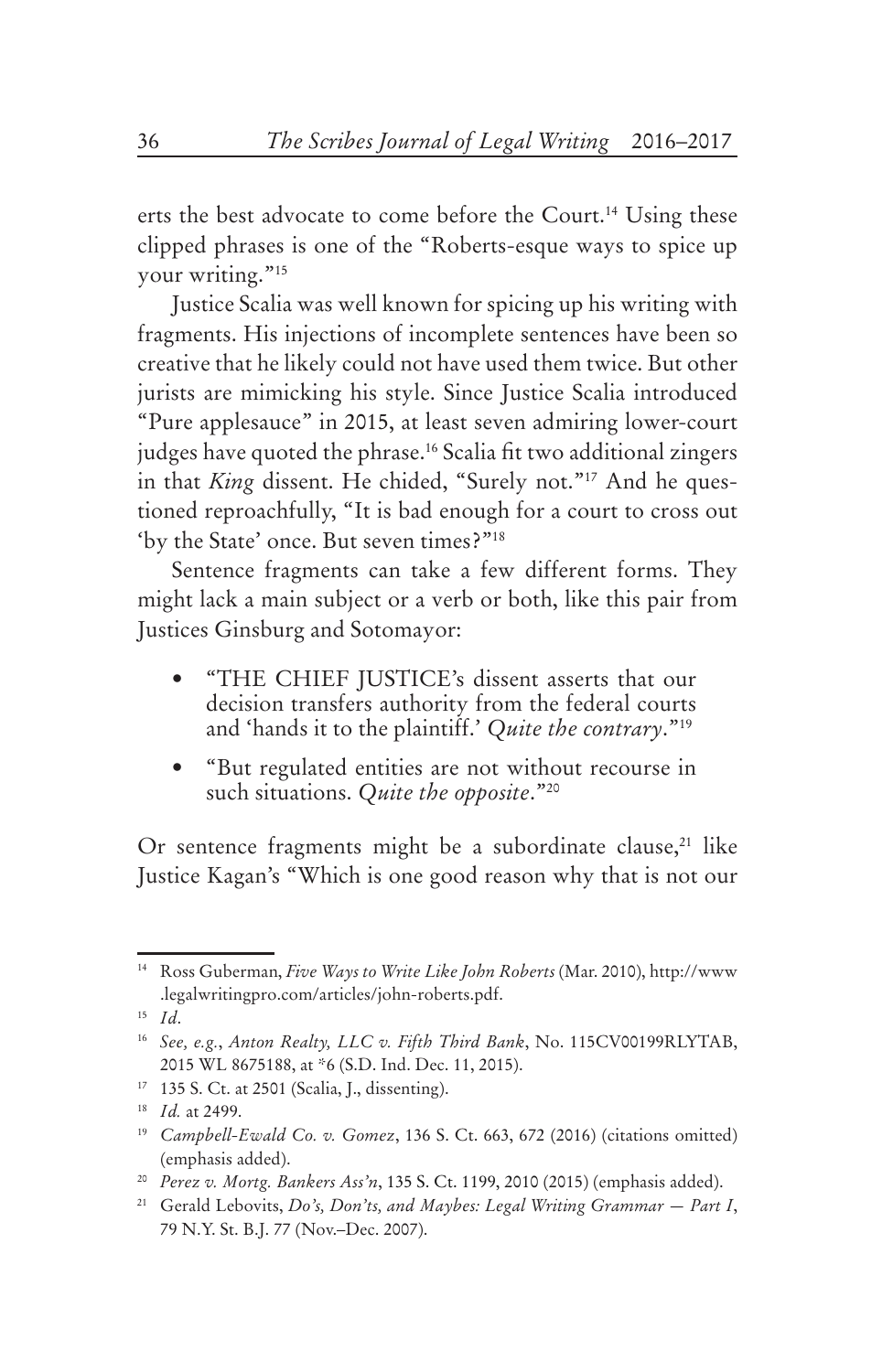job."22 They can also contain an incomplete thought, like an answer to a question, as in Justice Scalia's "Surely not."

Often fragments denote a mistake rather than a literary choice.23 Grammar teachers regularly mark incomplete sentences as errors because they know that many writers, especially those learning the craft, can't distinguish a complete sentence from an incomplete one.<sup>24</sup> But good legal writers know that fragments can inject a page with flair — and not just a "bit of interpretive jiggery-pokery."25

### **Short Conjunctions Take a Leading Role**

Starting off sentences with short, punchy conjunctions is standard writing practice among Supreme Court Justices. All the Justices sprinkle their opinions with sentences that open with *and*, *but*, and *yet*. Take, for example, Justice Kagan's quip in a 2015 opinion: "But Marvel must have been pleased to learn of it."26 She sandwiched the line between two other sentences in the paragraph that begin with punchy transitions: "And then" and "So."27 Her writing flows. Bryan Garner, known as the dean of legal-writing specialists, defends the practice of using conjunctions to start sentences, noting that it's anything but "stylistically slipshod."28

<sup>22</sup> *Kimble*, 135 S. Ct. at 2414.

<sup>23</sup> Bryan A. Garner, *Garner's Modern English Usage* 501 (3d ed. 2016).

<sup>24</sup> *Id.* 

<sup>25</sup> *King*, 135 S. Ct. at 2500 (Scalia, J., dissenting).

<sup>26</sup> *Kimble*, 135 S. Ct. at 2406.

<sup>27</sup> *Id.* 

<sup>28</sup> *See* Bryan A. Garner, *Garner's Dictionary of Legal Usage* 56, 126 (3d ed. 2011) (defending the use of conjunctions to start sentences and noting that it is common among good writers).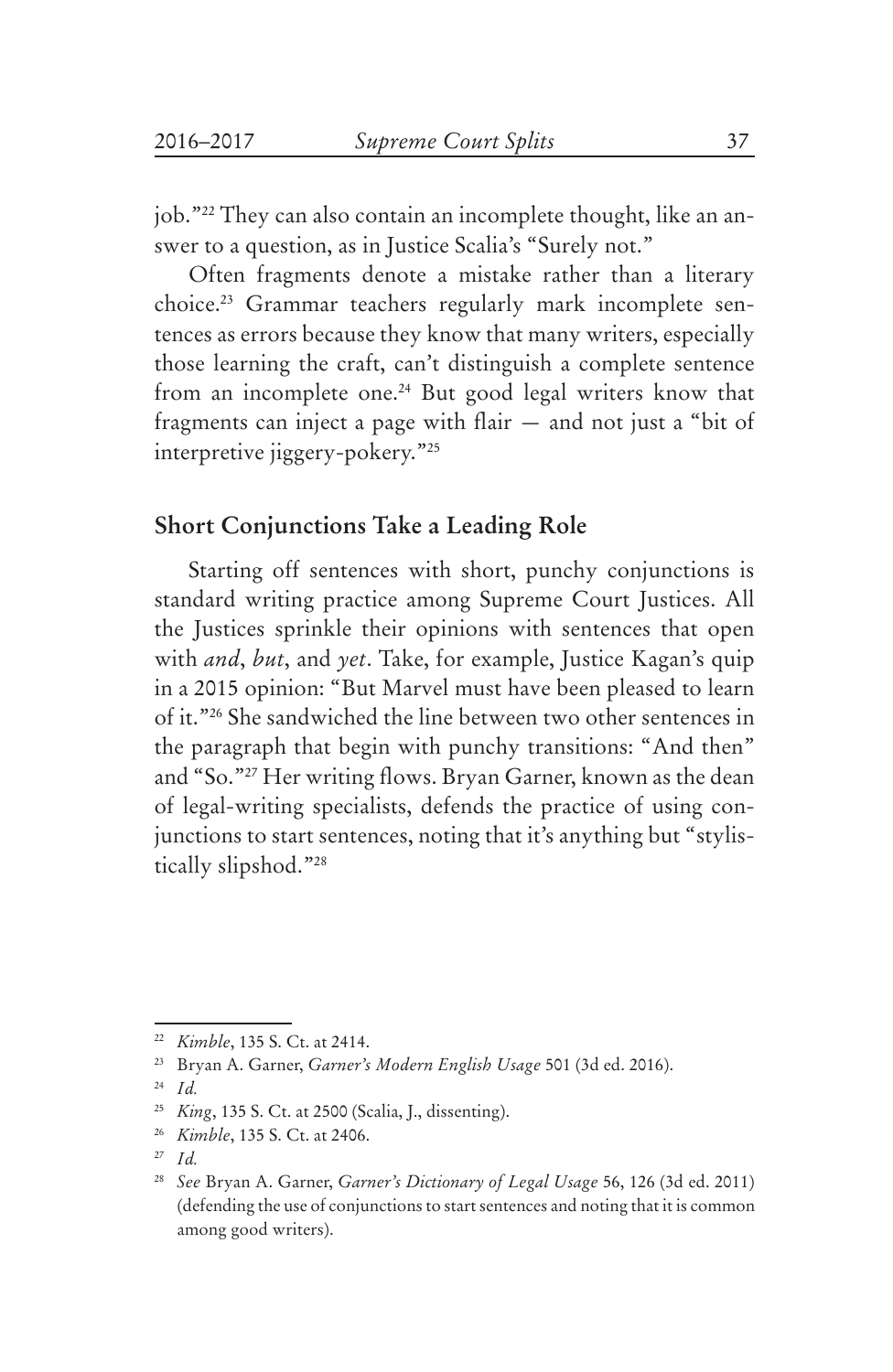#### **The Most Conversational Sentence-Starter:** *So*

Still, the myth that writers should avoid using these bluecollar conjunctions to start sentences persists.<sup>29</sup> When it comes to one conjunction in particular  $-$  *so*  $-$  the writing myth is more than myth. *New York Times* columnist Anand Giridharadas, for example, argues that *so* should be shunned — that it's akin to using *well*, *um*, and *like*. 30 Indeed, speakers who add *so* at the start of a sentence or in the middle of a speech often use the word out of habit or to create a pause. The two-letter word can indicate a verbal tic as much as it can point to a transition or a connection as a coordinating conjunction. Other critics have said that *so* is a crutch that writers use to puff up their language and that it undermines their credibility.<sup>31</sup>

Eight out of nine Justices, however, lend credence to the conversational sentence-starter. All but Justice Breyer used *so* to start at least one sentence in the 2014 and 2015 terms. The word is versatile and common. National Public Radio calculated that it used the word 237 times in a single week in 2014.32 In defense of the frequent use, NPR's linguist contributor, Geoff Nunberg, said that the little conjunction can accomplish a lot. He noted that it "is a conversational workhorse" that introduces new ideas, shows the connection between cause and result, and sets up jokes. $33$ 

Justice Ginsburg, for instance, recently wrote, conversationally: "So yes, we have affirmed, Congress may indeed direct

<sup>29</sup> George Dorrill, *"Don't Begin Sentences with But" Is a Writing Myth*, 24 Q. 23 (Fall 2002).

<sup>30</sup> Anand Giridharadas, *Follow My Logic? A Connective Word Takes the Lead*, N.Y. Times (May 21, 2010), http://www.nytimes.com/2010/05/22/us/22iht-currents .html?  $r=0$ .

<sup>31</sup> *Id.*

<sup>32</sup> Geoff Nunberg, *So What's the Big Deal with Starting a Sentence with "So*,*"* NPR (Sept. 3, 2015), http://www.npr.org/2015/09/03/432732859/so-whats-the-big -deal-with-starting-a-sentence-with-so.

<sup>33</sup> *Id.*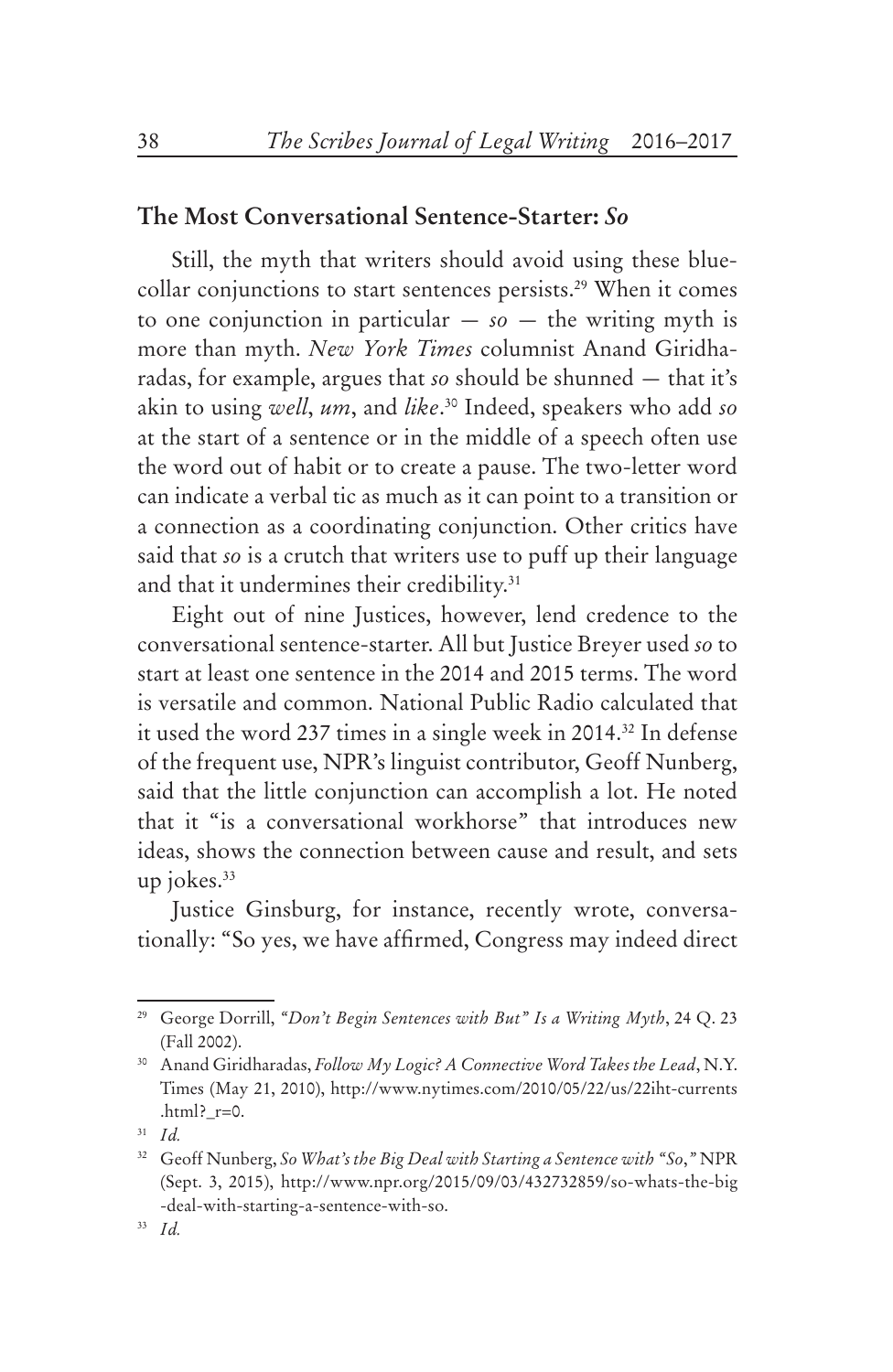courts to apply newly enacted, outcome-altering legislation in pending civil cases."34 Justice Kagan also used *so* at the start of two sentences in the more recent *Voisine v. United States*:

- "So in linking  $\sqrt{922(g)(9)}$  to those laws, Congress must have known it was sweeping in some persons who had engaged in reckless conduct"; and
- "So in the 35 jurisdictions like Maine, petitioners' reading risks allowing domestic abusers of all mental states to evade  $\sqrt{922(g)(9)}$ 's firearms ban."<sup>35</sup>

Nearing the minority view, Justice Clarence Thomas reserved *so* to lead just one sentence in a concurrence over two terms. It did little to relax his formal style: "So the civil in rem forfeiture tradition tracks the tainted-untainted line."36 He has also used the word to begin sentences in other ways.<sup>37</sup>

#### **The** *Since* **vs.** *Because* **Debate**

All the Justices shun what once seemed to be a tradition of using *since* instead of *because* to start sentences. The practice, Garner writes, could stem from grammar teachers who told students not to start sentences with *because* to keep them from writing sentence fragments.<sup>38</sup> But while all the Justices open sentences with *because*, some shy away from switching it up with *since* at any point in a sentence. That could be because of the

<sup>34</sup> *Bank Markazi v. Peterson*, 136 S. Ct. 1310, 1325 (2016).

<sup>35</sup> *Voisine v. United States*, 136 S. Ct. 2272, 2280, 2284 (2016).

<sup>36</sup> *Luis v. United States*, 136 S. Ct. 1083, 1100 (2016) (Thomas, J., concurring).

<sup>37</sup> In Justice Thomas's dissent in *Teva Pharmaceuticals USA, Inc. v. Sandoz Inc.*, he started two sentences with *so*, but its use was not as a conjunction: "So understood, the distinction the Court drew pertains more to an emerging rule of administrative deference than to a definitive classification of judicial determinations." And "So damaging is this unpredictability that we identified uniformity as an 'independent' reason justifying our allocation of claim construction to the court." 135 S. Ct. 831, 850, 851 (2015).

<sup>38</sup> Garner, *Garner's Dictionary of Legal Usage* at 867.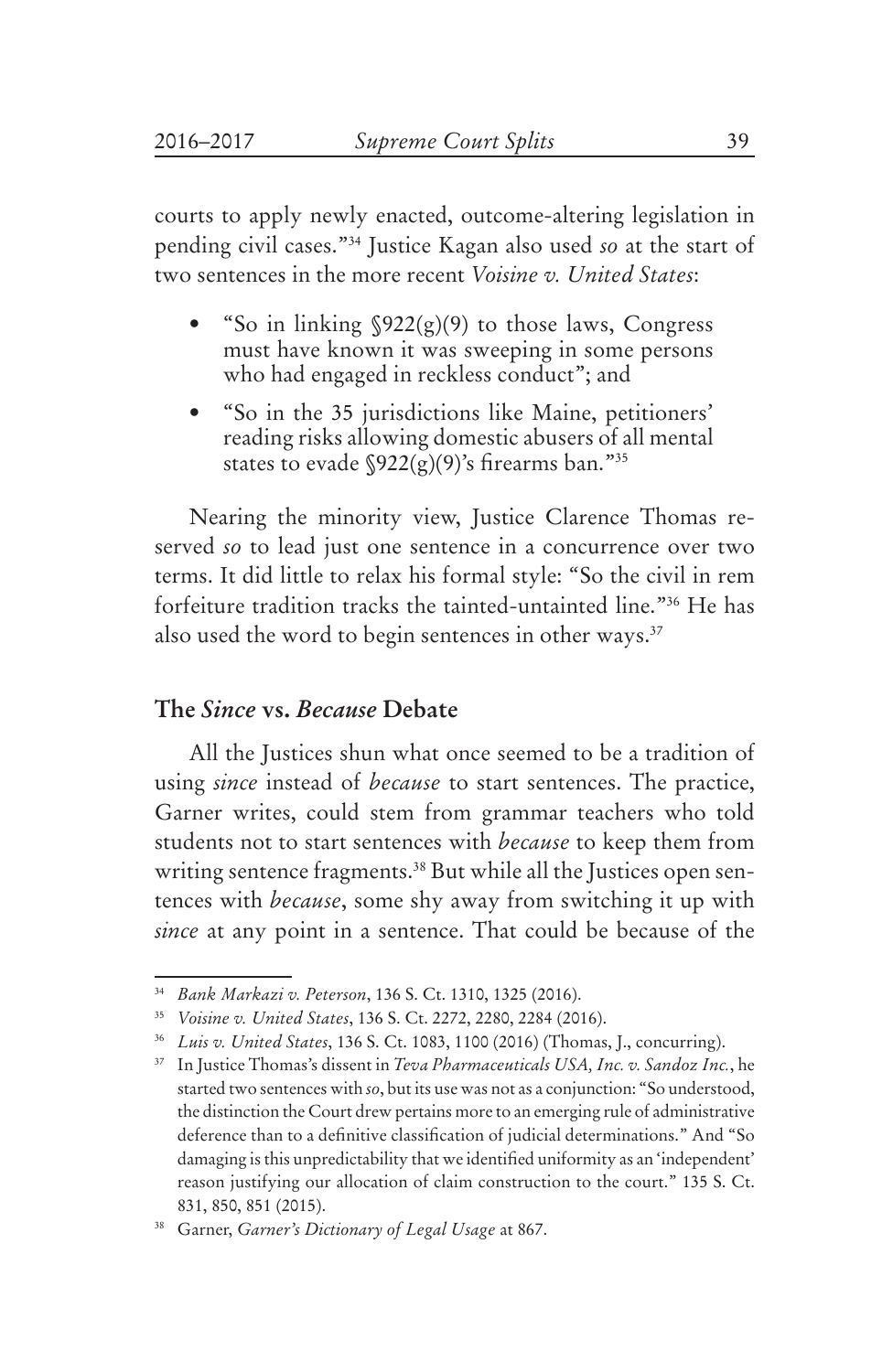precise difference in meaning: *since* usually marks a temporal relationship, while *because* marks a causal one.

Justices Ginsburg, Kagan, and Sotomayor avoid using *since* to show anything but a temporal relationship. Justice Ginsburg used *since* only twice in her opinions of the 2014 and 2015 terms, and both references show time as opposed to cause. Here's one example: "Since December 2011, Mellouli has been engaged to be married to a U.S. citizen."39

Though all the Justices use *since*, they do so rarely. In the Court's last three opinions of the 2015–2016 term, the word *since* appears in only one: the lengthy *Whole Woman's Health v. Hellerstedt* opinion, which struck down Texas abortion restrictions.40 In that 107-page opinion, the word *because* appears 54 times, but *since* gets only 9 mentions.<sup>41</sup> Nearly all the references to *since* describe timing, as opposed to cause. The only reference where *since* means *because* is in a quotation of a Justice Scalia opinion: "[T]he comment 'must be regarded as a proposal for change rather than a restatement of existing doctrine, since the commentary refers to not a single case, of this or any other United States court.'"42

The distinction between *since* and *because* typically matters only when confusion would result. Consider a sentence like this: "Since the meeting occurred, the client had second thoughts about testifying." The reader isn't sure whether this *since* means that the client had second thoughts because of the meeting or from the time that the meeting occurred.<sup>43</sup> That dif-

<sup>39</sup> *Mellouli v. Lynch*, 135 S. Ct. 1980, 1985 (2015).

<sup>40</sup> *Whole Woman's Health v. Hellerstedt*, 36 S. Ct. 2292 (2016).

<sup>41</sup> *Id.* at 2301–43.

<sup>42</sup> *Id.* at 2339 (Alito, J., dissenting) (quoting *United States v. Stuart*, 489 U.S. 353, 375 (1989) (Scalia, J., concurring)).

<sup>43</sup> Patricia O'Connor, *Woe Is I: The Grammarphobe's Guide to Better English in Plain English* 189–90 (Riverhead 2d ed. 2010).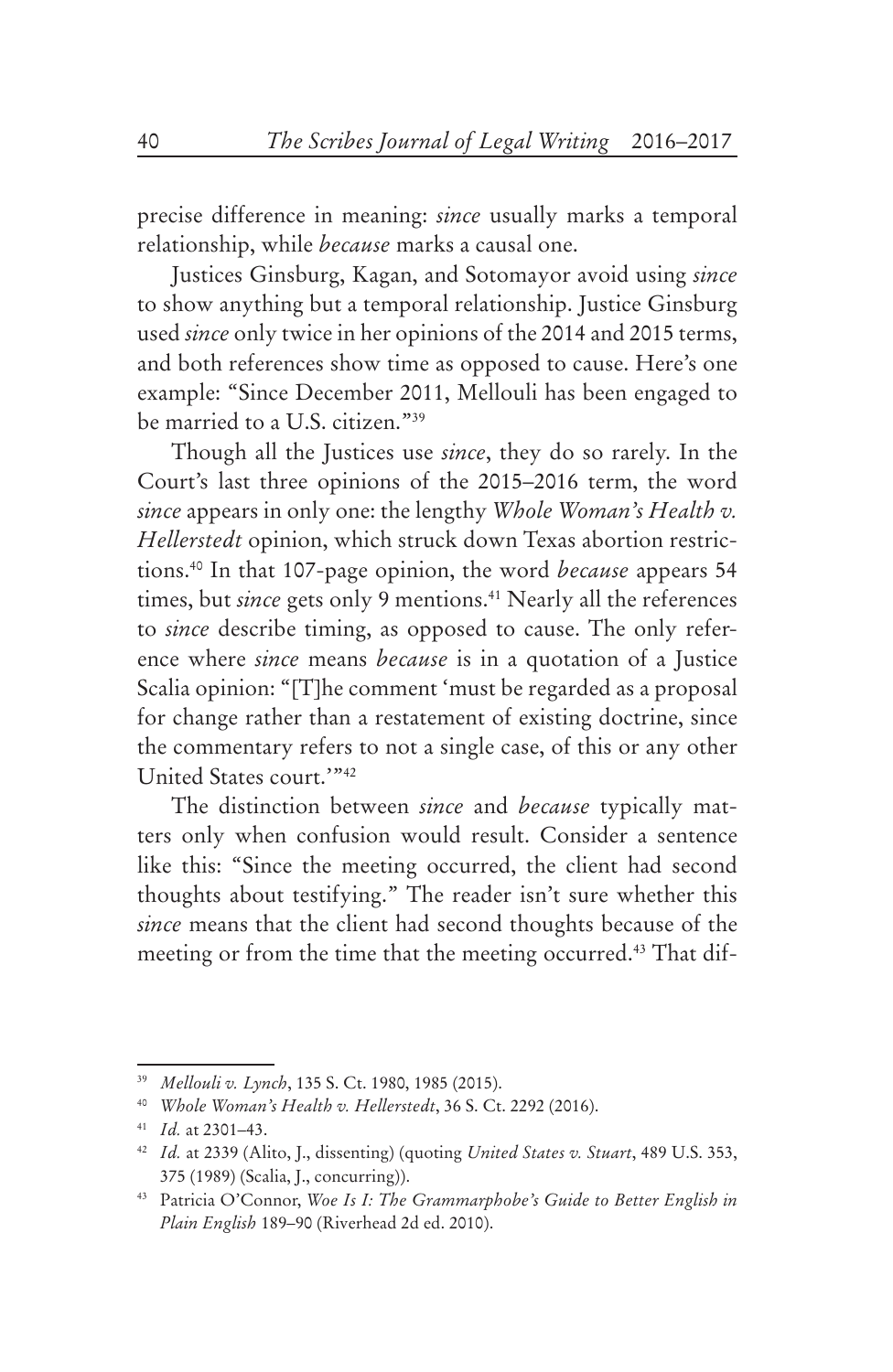ference warrants a precise choice, Patricia O'Connor explains in her book *Woe Is I*. 44

In the next example, Justice Kennedy uses *since* to show timing: "Since the dawn of history, marriage has transformed strangers into relatives, binding families and societies together."45 And here, he uses *since* to mean *because*, also with no possibility of confusion: "Indeed, since the University is prohibited from seeking a particular number or quota of minority students, it cannot be faulted for failing to specify the particular level of minority enrollment at which it believes the educational benefits of diversity will be obtained."46

 Besides Justice Kennedy, five other Justices use *since* interchangeably with *because*, representing a solid majority. And the results make for more conversational sentences, like this one from Justice Thomas: "Since Luis cannot afford the legal team she desires, and because there is no indication that she will receive inadequate representation as a result, she does not have a cognizable Sixth Amendment complaint."47 That approach follows the authorities on writing. Garner writes that for modern writers, using *since* to mean *because* is nearly as common as using it to mean "from the time that."48 Writing is more conversational today, so using *since* to begin sentences makes sense.

#### **Take Your Pick on Possessives**

The Justices have long disagreed on whether a singular word ending in *s* should get a lone apostrophe or an apostrophe-plus-*s* to indicate the possessive.<sup>49</sup> This split is most evident with a

<sup>44</sup> *Id.* 

<sup>45</sup> *Obergefell v. Hodges*, 135 S. Ct. 2584, 2594 (2015).

<sup>46</sup> *Fisher v. Univ. of Tex.*, 136 S. Ct. 2198, 2210 (2016).

<sup>47</sup> *Luis v. United States*, 136 S. Ct. 1083, 1110 (2016)*.*

<sup>48</sup> Garner, *Garner's Dictionary of Legal Usage* at 80.

<sup>49</sup> *See, e.g.*, Ross Guberman, *Feeling Possessive?*, http://www.legalwritingpro.com /articles/C15-feeling-possessive.php.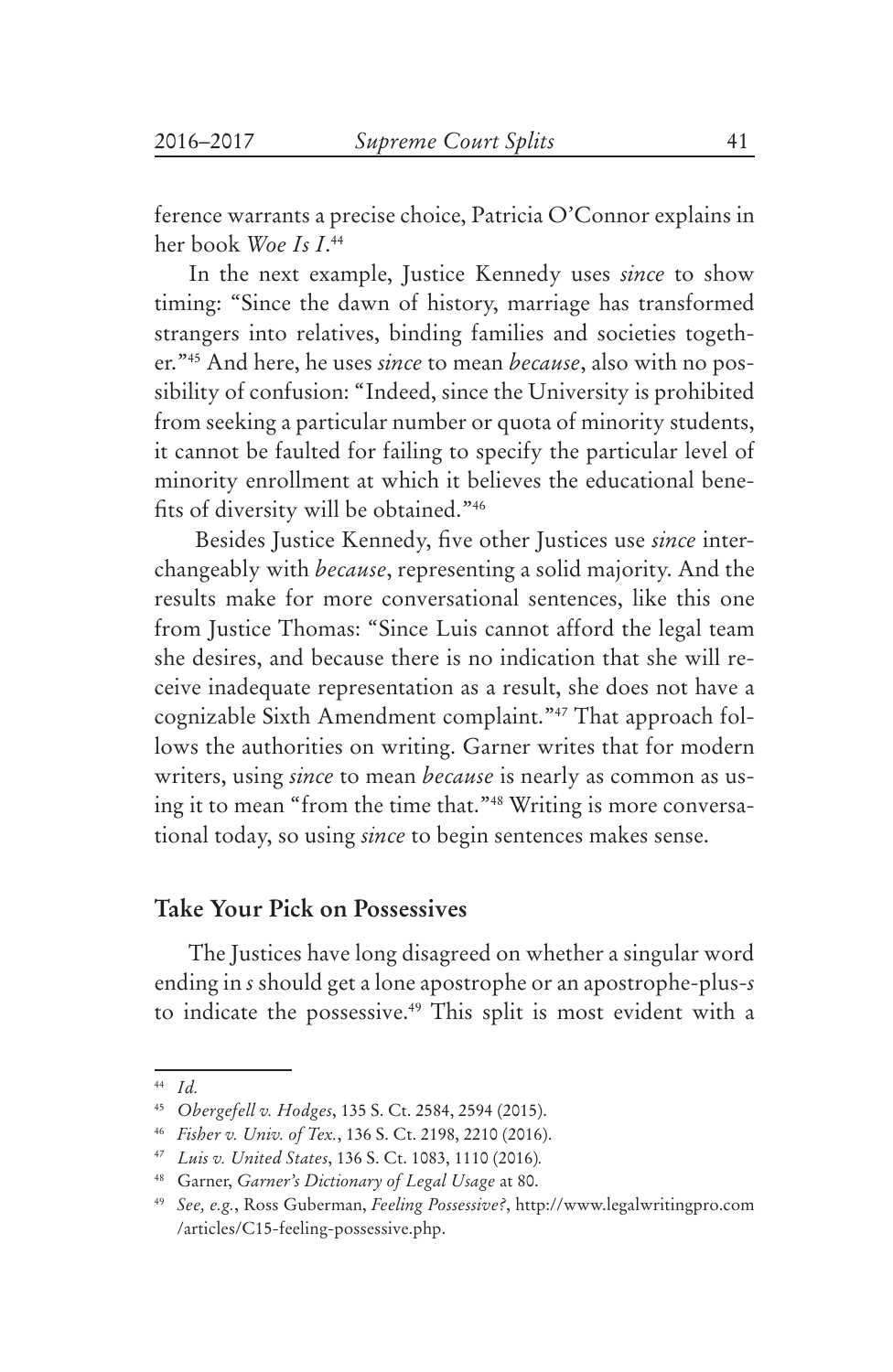word like *Congress*. Chief Justice Roberts and Justices Alito, Kagan, and Scalia add an extra *s* to show the possessive of *Congress* as *Congress's*. The slim majority — Justices Breyer, Ginsburg, Kennedy, Sotomayor, and Thomas — leave off the extra *s*.

Justice Alito demonstrates the Court's split view on how to write the possessive of *Congress* in *Taylor v. United States*. 50 In the same paragraph, he adds an *s* to the possessive for *Congress*, and then quotes an older opinion where Justice John Paul Stevens did the opposite:

> In *Raich*, the Court addressed *Congress's* authority to regulate the marijuana market. The Court reaffirmed "*Congress'* power to regulate purely local activities that are part of an economic 'class of activities' that have a substantial effect on interstate commerce."51

The minority on the possessives rule — Chief Justice Roberts and Justices Alito, Kagan, and Scalia<sup>52</sup>  $-$  follows a practice that Garner and most other authorities advocate: add an apostrophe and an *s* to the end of the singular form of a noun, regardless of how the word ends.<sup>53</sup>

Justice Kagan demonstrates how to follow this rule on a single page in *Michigan v. EPA*. She adds an extra *s* to the possessive of *Congress* and to the possessive of *process* — both singular nouns.54 (She leaves it off the possessive form of *plants* because the word is plural.) $55$ 

<sup>50</sup> *Taylor v. United States*, 136 S. Ct. 2074 (2016).

<sup>51</sup> *Id*. at 2080 (quoting *Gonzales v. Raich*, 545 U.S. 1, 17, (2005)) (emphasis added).

<sup>52</sup> Scalia's approach has been described as more nuanced, following the practice of the *New York Times*, where, for example, he cuts the extra *s* if you would not pronounce it, as in "Justice Stevens' contention." Guberman, *Feeling Possessive?*, http://www.legalwritingpro.com/articles/C15-feeling-possessive.php.

<sup>53</sup> Bryan A. Garner, *The Elements of Legal Style* 20 (2d ed. 2002).

<sup>54</sup> *Michigan v. EPA*, 135 S. Ct. 2699, 2714, 2714–15 (2015) (Kagan, J., dissenting) (emphasis added).

<sup>55</sup> *Id.* at 2709–10.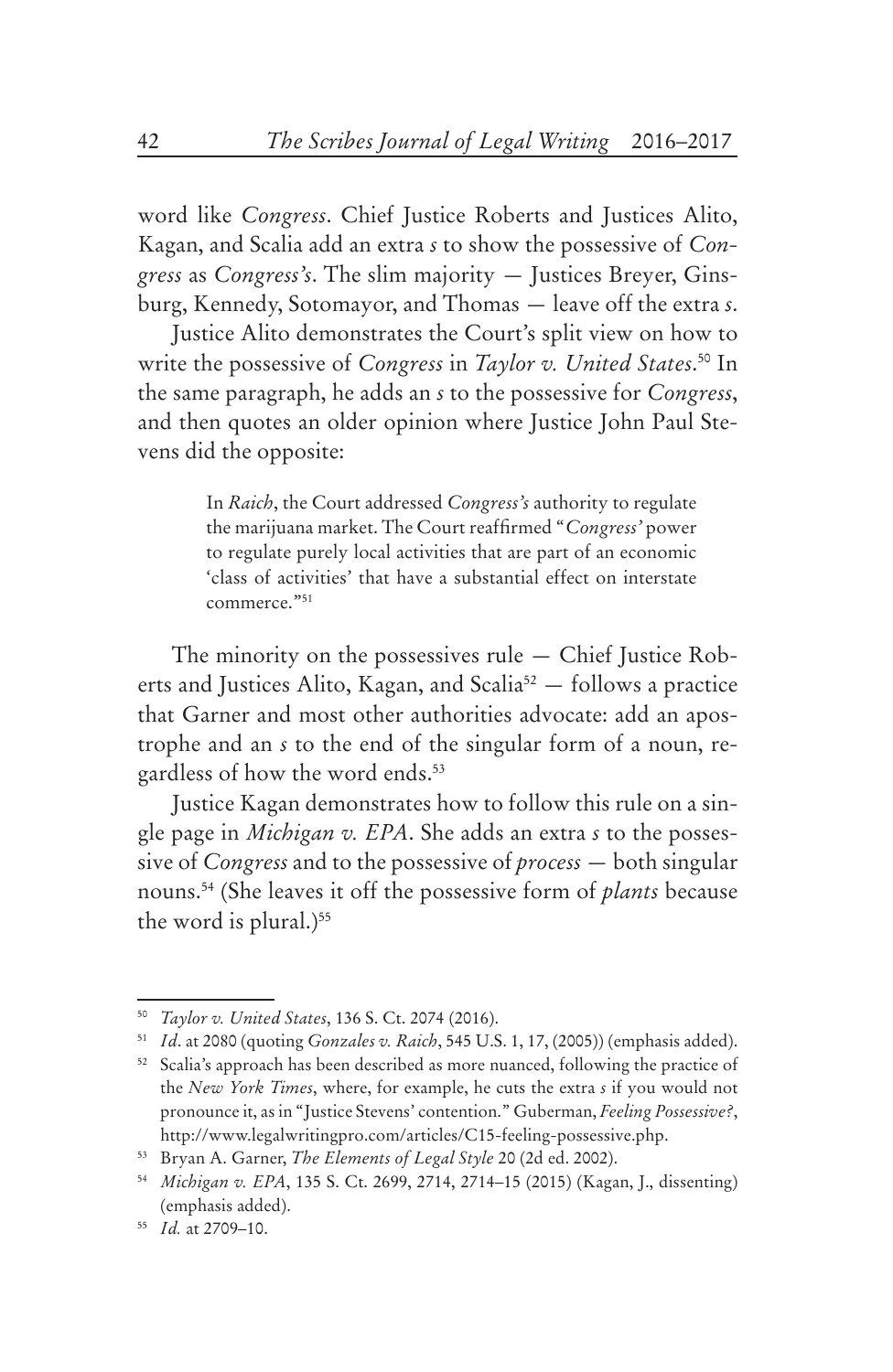At the outset, EPA determined that regulating plants' emissions of hazardous air pollutants is "appropriate and necessary" given the harm they cause, and explained that it would take costs into account in developing suitable emissions standards. . . . Indeed, EPA could not have measured costs at the *process's* initial stage with any accuracy.<sup>56</sup>

Justice Thomas, representing the majority's simplified approach, leaves the *s* off the possessive of *Congress* twice.<sup>57</sup>

If the minority approach seems confusing, consider that the rules on possessives can get even more muddled. *The Chicago Manual of Style*, for instance, gives other exceptions for leaving off the extra *s* on possessives. For example, when the name of a single organization is in a plural form ending in *s* (e.g., General Motors), the possessive is formed by adding an apostrophe only.58 The same thing goes for words for which the singular form of the noun ending in *s* is the same as the plural. (For grammar lovers, this rule applies to uninflected plurals like *economics* and *species*.) So you end up with the following: "politics' true meaning" and "the United States' role in international law,"59 but "Dickens's novels"60 and "a bass's stripes."61

Writers who'd prefer not to wrestle with these seemingly conflicting rules are in good company — with a majority of the Court. But authorities have not caught up. Garner, *The Chicago Manual of Style*, Strunk & White's *The Elements of Style*, H.W. Fowler's *A Dictionary of Modern English Usage*, and *Woe Is I*, among others, support the Court's minority approach on possessives. *The Associated Press Stylebook*, chided as holding "little sway" in legal-writing circles, is one of few sources that support the space-saving practice of skipping the additional *s*

<sup>56</sup> *Id.* (emphasis added).

<sup>57</sup> *E.P.A.*, 135 S. Ct. at 2712–13 (Thomas, J., concurring).

<sup>58</sup> *The Chicago Manual of Style* § 7.19 (16th ed. 2010).

<sup>59</sup> *Id.*

<sup>60</sup> *Id.* § 7.16.

<sup>61</sup> *Id.* § 7.15.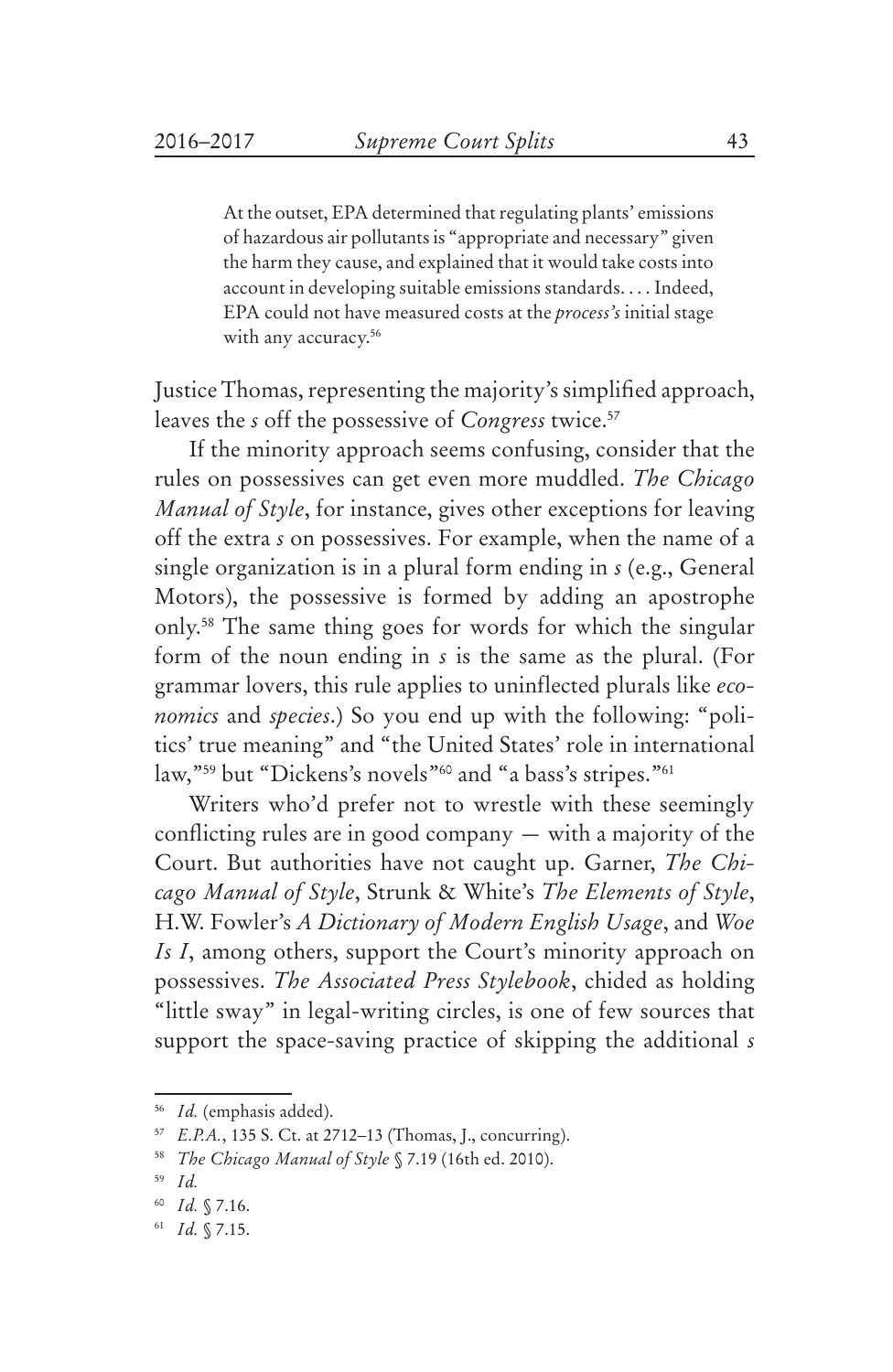on all possessives.62 Prognosticators, however, foresee a simpler world  $-$  one in which apostrophes can uniformly stand alone.<sup>63</sup>

## **Conclusion**

Nearly a century ago, Justice Oliver Wendell Holmes tried to write in an opinion that changes to a statute would "stop rat holes" in it. Chief Justice William Howard Taft wanted none of that colloquial style. His criticism prompted Justice Holmes to retort that dull legal writing would continue unless the judiciary abandoned the belief that it must stick to "solemn fluffy speech, as, when I grew up, everybody wore black frock coats and black cravats."64

The days of arguing over whether a conversational style is fitting for the Court are over. This review of the Court's writing style shows that the Justices lean toward writing in a more liberal, modern fashion. They regularly splash their opinions with sentence fragments, drop the traditional extra *s* from possessives, start sentences with the conversational conjunction *so*, and swap *since* for *because*.

A solid minority still adheres to more traditional rules. A split 5–4 Court comes out narrowly in favor of using sentence fragments and leaving an extra *s* off possessives. The Justices rule 6–3 in favor of using *since* when they mean *because*. But they rule a decisive 8–1 in favor of starting sentences with *so*. All these style choices reflect a willingness to leave old-fashioned conventions behind and adapt to a more evolving view of language.

<sup>62</sup> *See, e.g.*, Guberman, *Feeling Possessive?*, http://www.legalwritingpro.com/articles /C15-feeling-possessive.php.

<sup>63</sup> *See, e.g.*,Joe Essid, *Possessives' Apostrophes: Oh, What a Mess*, Richmond Writing (Sept. 9, 2014), https://blog.richmond.edu/writing/2014/09/09/plural-possessives -oh-what-a-mess/.

<sup>64</sup> Garner, *Garner's Dictionary of Legal Usage* at 174 (quoting 2 *Holmes–Pollock Letters* 132 (M. Howe ed., 1941)).